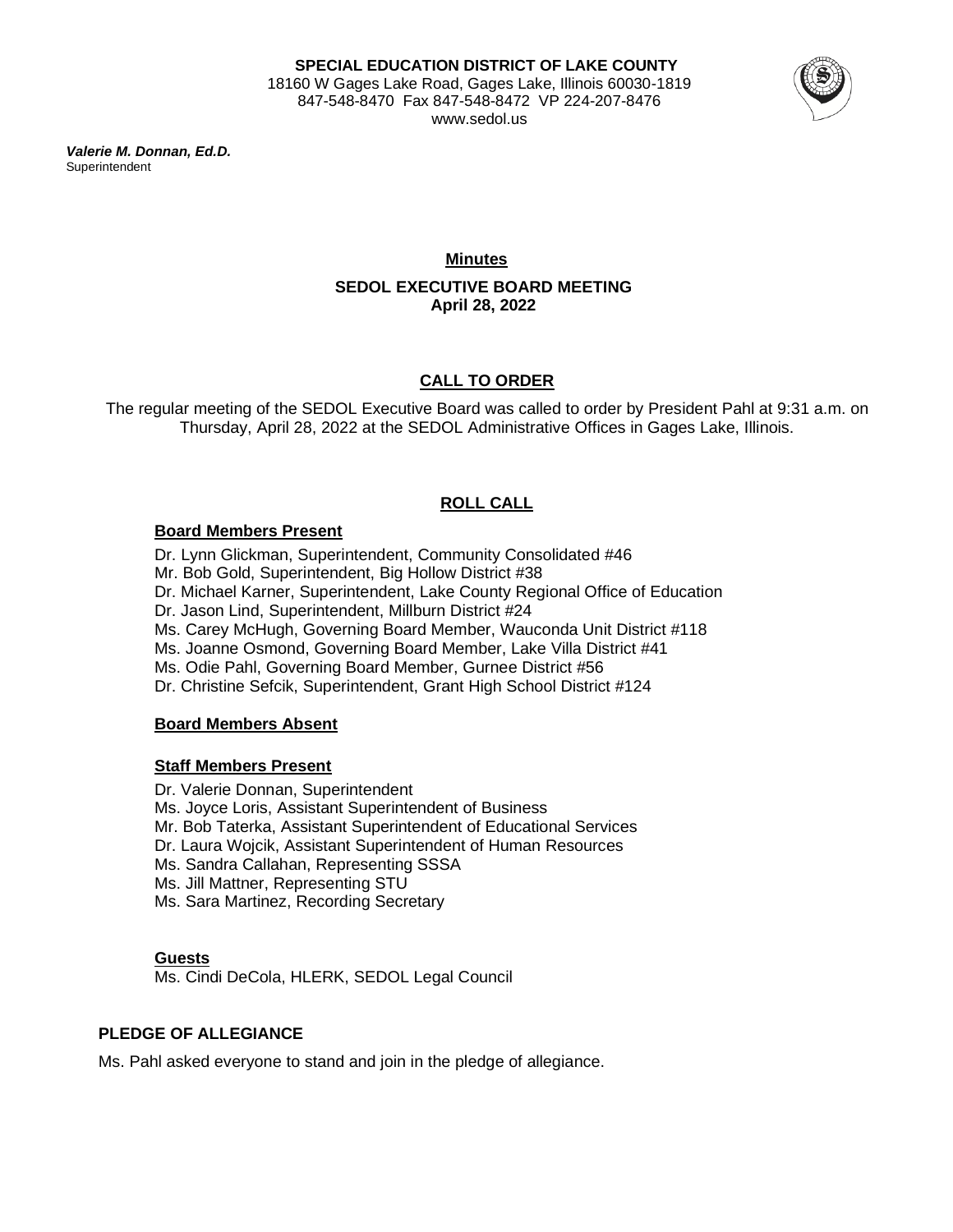### **ACCEPTANCE OF AGENDA**

### **Motion to Accept the Amended Agenda**

Motion by Ms. Carey McHugh, second by Mr. Bob Gold, to accept the amended agenda as presented.

Voice Vote: Ayes: Dr. Jason Lind Dr. Lynn Glickman Mr. Bob Gold Ms. Carey McHugh Ms. Joanne Osmond Dr. Christine Sefcik Dr. Michael Karner Ms. Odie Pahl Nays: None Absent:

### MOTION CARRIED

### **CONSENT AGENDA**

### **Motion to Approve Consent Agenda**

Motion by Ms. Joanne Osmond, second by Dr. Lynn Glickman, to approve the consent agenda as follows.

### Approval of Minutes

Public and closed session minutes of the regular meeting of March 24, 2022 and public minutes of the special meeting on April 14, 2022.

### Financial Matters

Paid Accounts Payable List: The following expenditures represent the April, 2022 accounts payable list:

| Accounts Payable             | \$737,132.28         |
|------------------------------|----------------------|
| Payroll Liabilities 03/29/22 | \$730,742.79         |
| Net Payroll 03/29/22         | \$862,685.18         |
| Payroll Liabilities 04/15/22 | \$732,332.41         |
| Net Payroll 04/15/22         | \$850,801.79         |
|                              | TOTAL \$3,913,694.45 |

Treasurer's Report: Report for March, 2022

### Personnel Matters

Recommended employment of the following applicants, with work assignment and start date as indicated, subject to completion of the physical examination and forms, as required by Section 24-6 of the School Code, successful completion of a criminal background investigation as required by Section 10-21.9 of the School Code, a Child Abuse Registry check, and submission of all forms, documents, and certifications as required by law and/or requested by SEDOL for the position.

1. Requests for Contracts

### Educational Support Personnel

| Best, Jessica       | - Administrative Assistant - Audiology<br><b>Budget Approved Vacancy</b><br>$ \,$<br>- \$14.88/hour<br>- April 4, 2022 |
|---------------------|------------------------------------------------------------------------------------------------------------------------|
| Bufuanda, Alexander | - 1:1 Paraprofessional (D41 will be billed)<br><b>Budget Approved Vacancy</b><br>- \$15.92/hour<br>- April 4, 2022     |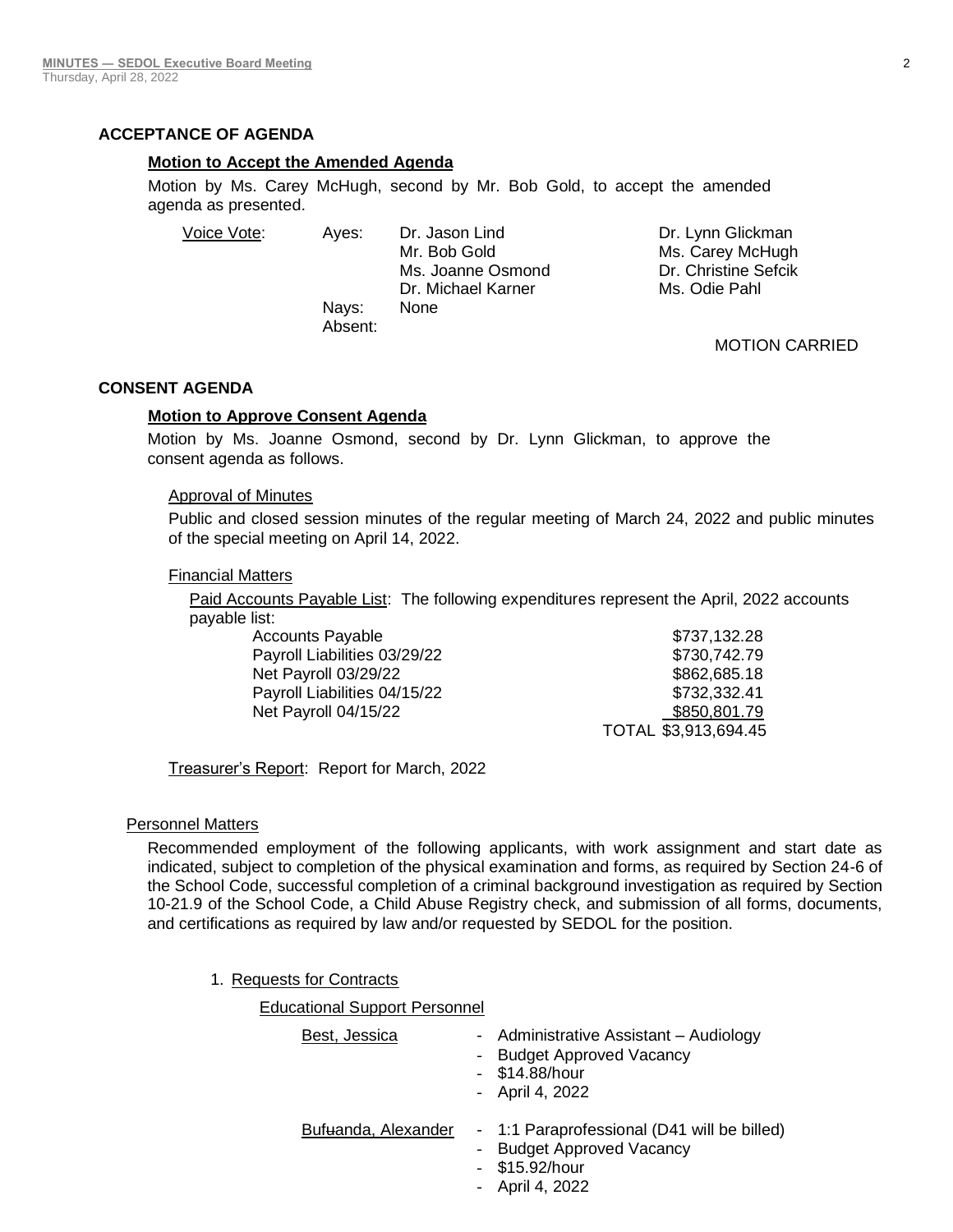| <b>Licensed Staff</b>                            |                                                                                                                                                          |
|--------------------------------------------------|----------------------------------------------------------------------------------------------------------------------------------------------------------|
| <b>Barbini, Matthew</b>                          | Director of Innovation and Technology<br><b>Budget Approved Vacancy</b><br>- Ed.D. Northern Illinois University<br>$-$ \$131,704<br>July 1, 2022         |
| Burton, Salena                                   | Teacher - Fairhaven School<br><b>Budget Approved Vacancy</b><br>BA, University of Wisconsin Whitewater<br>\$48,103 (21-22 schedule)<br>- August 15, 2022 |
| 2. Resignations/Retirements                      |                                                                                                                                                          |
| <b>Educational Support Personnel</b>             |                                                                                                                                                          |
| <b>Gangware, Gayle</b>                           | - Registered Nurse - Sector<br>Retiring at the end of the 2021-22 school year                                                                            |
| Horn, Morgan<br>$\blacksquare$                   | Paraprofessional - John Powers Center, Transition<br>Resigning at the end of the 2021-22 school year                                                     |
| Johnson, Laura<br>$\blacksquare$                 | Paraprofessional - Sector<br>Resigning at the end of the 2021-22 school year                                                                             |
| Jones, L'Tanya<br>$\qquad \qquad \blacksquare$   | Paraprofessional - Transition at John Powers Center<br>Resigned April 26, 2022                                                                           |
| McMichael, Marneathea - Vocational Facilitator   | Resigned April 8, 2022                                                                                                                                   |
| Petralia, Lisa<br>$\overline{\phantom{a}}$       | Paraprofessional - Sector<br>Retiring at the end of the 2021-22 school year                                                                              |
| Ott, Karen<br>$\blacksquare$                     | Paraprofessional - Fairhaven School<br>Resigning at the end of the 2021-22 school year                                                                   |
| <b>Trimarco, Natalie</b>                         | Paraprofessional - Fairhaven School<br>Resigning at the end of the 2021-22 school year                                                                   |
| Licensed Staff                                   |                                                                                                                                                          |
| Evans, Pam                                       | Principal - John Powers Center<br>Retiring June 30, 2025                                                                                                 |
| Hill, Johanna                                    | Teacher - Cyd Lash Academy<br>Resigning at the end of the 2021-22 school year                                                                            |
| Hillbo, Jennifer<br>$\qquad \qquad \blacksquare$ | Psychologist<br>Resigning at the end of the 2021-22 school year                                                                                          |
|                                                  | Ramirez-Polifka, Joanne - Certified School Nurse<br>Retiring at the end of the 2025-26 school year                                                       |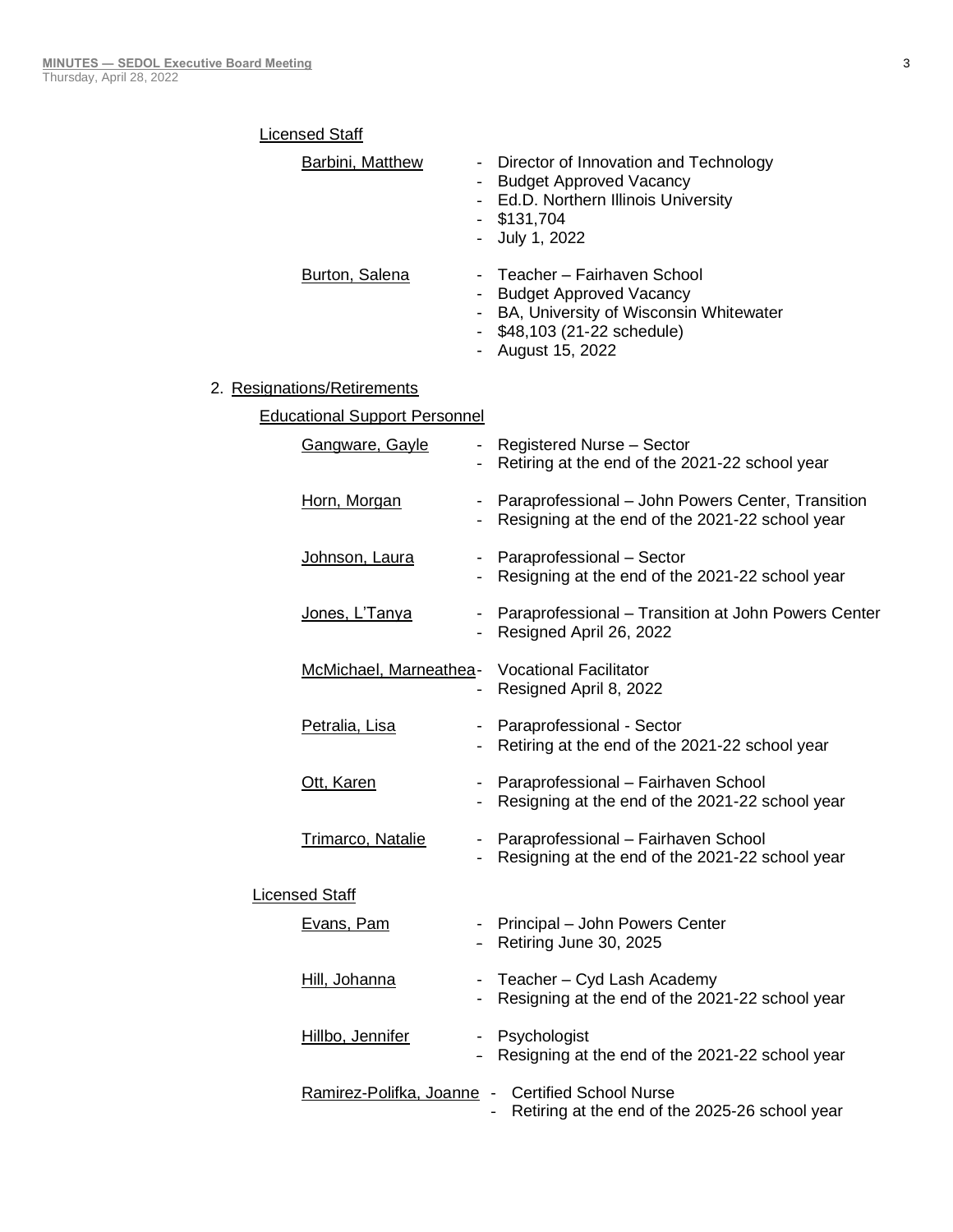### 3. Request to Increase/Decrease Contract

### Educational Support Personnel

| Ansari, Silky    | School Psychologist - Sector/Laremont School<br>٠<br>Decrease contract from 1.0 FTE to 0.6 FTE<br>Effective August 15, 2022<br>$\overline{\phantom{a}}$     |
|------------------|-------------------------------------------------------------------------------------------------------------------------------------------------------------|
| Hernandez, Dawn  | Occupational Therapist - Sector<br>$\qquad \qquad \blacksquare$<br>Decrease contract from 1.0 FTE to 0.6 FTE<br>Effective August 15, 2022<br>$\blacksquare$ |
| Maynard, Heather | Physical Therapist - Laremont School<br>۰.<br>Increase contract from 0.6 FTE to 0.8 FTE<br>- Effective August 15, 2022                                      |
| Michna, Maria    | Occupational Therapist - Sector<br>-<br>Increase contract from 0.6 FTE to 1.0 FTE<br>Effective August 15, 2022                                              |

# 4. Reinstatement of Staff for 2022-23 Licensed Staff

# Sowle, Megan - Audiologist 0.2 FTE

5. Employment Recommendations for 2022-23

A list of staff recommended for re-employment for the 2022-23 school year is included at the end of the agenda.

| Roll Call Vote: | Aves:   | Dr. Lynn Glickman    | Mr. Bob Gold       |
|-----------------|---------|----------------------|--------------------|
|                 |         | Ms. Carey McHugh     | Ms. Joanne Osmond  |
|                 |         | Dr. Christine Sefcik | Dr. Michael Karner |
|                 |         | Dr. Jason Lind       | Ms. Odie Pahl      |
|                 | Navs:   | <b>None</b>          |                    |
|                 | Absent: |                      |                    |

### MOTION CARRIED

- 6. Professional Vacancies Anticipated for 2021-22
	- 1 Part-Time LASSO Itinerant Teacher Administration
	- 1 Admin Assistant for Audiology Administration
	- 1 ED Teacher Gages Lake School
	- 1 1:1 Nurse (part-time) Laremont
	- 2 1:1 Nurse (full-time) Laremont
	- 1 RN (temp position approx. 6 weeks end of Feb 2022) John Powers Center

### **RECOGNITION**

### **STARS Student**

The Board recognized a student from Ms. Florence Shaw's classroom at South School, as the April STARS Student. This student has made excellent progress this year. He has improved in accepting feedback, redirection, and ignoring negative behaviors. He has demonstrated excellent problem solving, flexibility, and is quick to offer help and assistance. This student is a member of the leadership committee and has started transitioning back to his home school.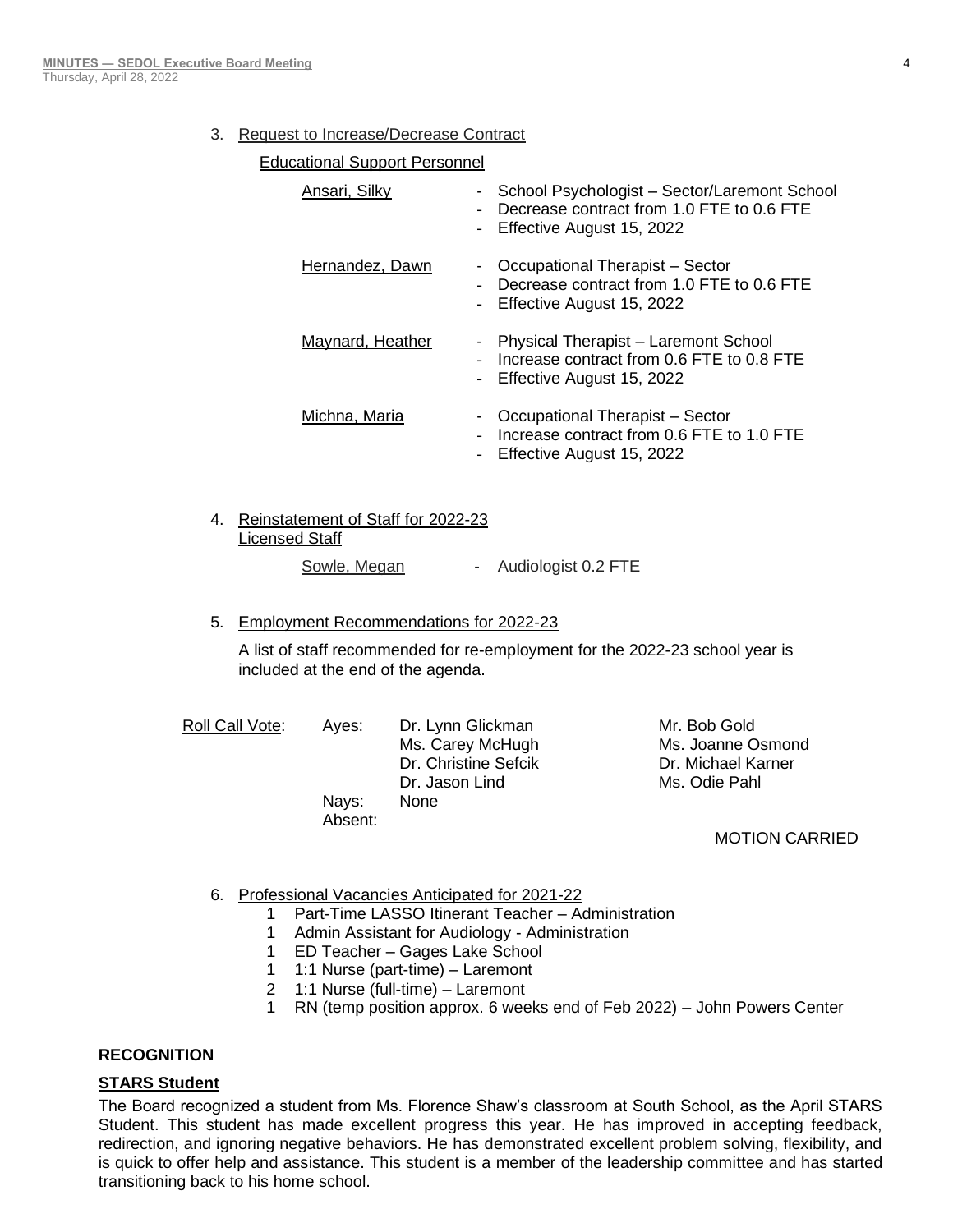### **Employee of the Month**

The Board recognized Ms. Julianna Wetterberg, Paraprofessional at John Powers Center. Julianna consistently performs above and beyond the expectations. She shows a genuine interest in the students and the young adults look to her as a role model. Julianna always jumps in to help where needed and is a valued team member.

### **PUBLIC COMMENT**

There was no Public Comment.

### **OLD BUSINESS**

### **Policy Revisions 2<sup>nd</sup> Reding/Approval**

### **Motion to Approve Revised Policies**

Motion by Ms. Joanne Osmond second by Dr. Christine Sefcik, to approve the policy revisions as presented.

The Board approved the revisions to policies:

- 02:20 Powers and Duties of the School Board
- 02:58 GB Delegation
- 4:165 Awareness/Prevention of Child Sexual Abuse/Grooming Behaviors
- 5:100 Staff Development Program
- 5:120 Employee Ethics
- 5:125 Personal Technology and Social Media
- 5:150 Personnel Records
- 6:130 Program for the Gifted
- 6:220 Bring Your Own Technology Program

Voice Vote: Ayes: Mr. Bob Gold Ms. Carey McHugh Ms. Joanne Osmond Dr. Christine Sefcik Dr. Michael Karner Dr. Jason Lind Dr. Lynn Glickman Ms. Odie Pahl Nays: None Absent:

#### MOTION CARRIED

### **NEW BUSINESS**

### **Extended Collective Bargaining Agreement with SSSA**

Absent:

### **Motion to Approve SSSA Agreement**

Motion by Ms. Joanne Osmond, second by Mr. Bob Gold, to recommend the approval of the tentative extended bargaining agreement for the 2022-2023 school year with the SEDOL Support Staff Association and the SEDOL Board by the SEDOL Governing Board at the June 1, 2022 meeting.

Dr. Wojcik and Ms. Osmond of the SEDOL Board Negotiations Team provided a brief overview of the tentative extended bargaining agreement for the 2022-2023 school year reached with the SEDOL Support Staff Association.

Voice Vote: Ayes: Ms. Carey McHugh Ms. Joanne Osmond Dr. Christine Sefcik Dr. Michael Karner Dr. Jason Lind Dr. Lynn Glickman Mr. Bob Gold Ms. Odie Pahl Nays: None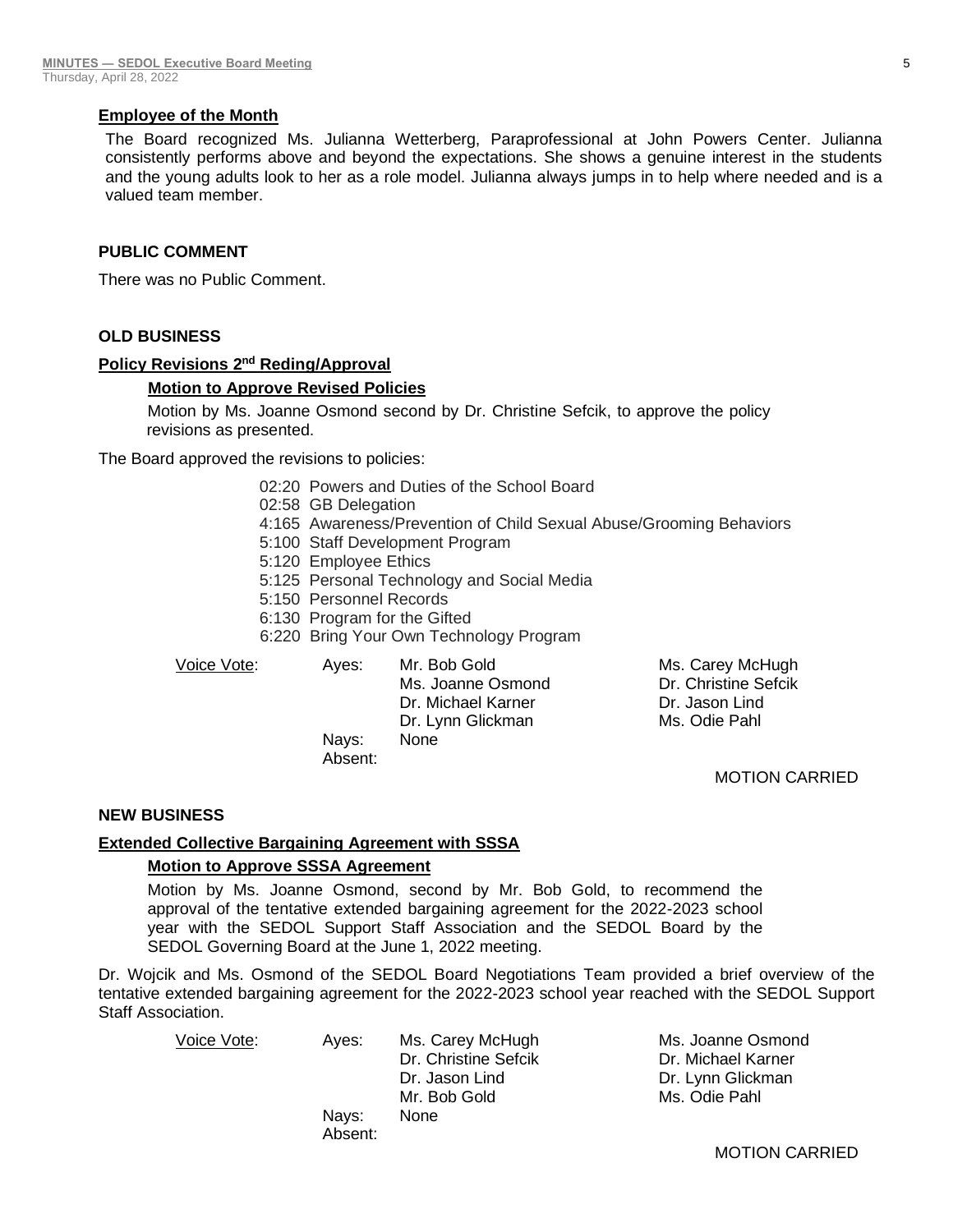### **Seymour Lease**

### **Motion to Approve Lease Agreement**

Motion by Ms. Carey McHugh, second by Dr. Christine Sefcik, to approve Seymour Lease Agreement between Marling Management and SEDOL as presented.

The one-year lease agreement between Marling Management and SEDOL, for the purpose of housing the SEDOL Transition Program, was presented for approval. This property is located at 31 S Seymour, Units A & B Grayslake, IL 60030. Lease dates will run from August 1, 2022 – July 31, 2023 in the amount of \$3045/month.

| Voice Vote: | Aves:   | Ms. Joanne Osmond  | Dr. Christine Sefcik  |
|-------------|---------|--------------------|-----------------------|
|             |         | Dr. Michael Karner | Dr. Jason Lind        |
|             |         | Dr. Lynn Glickman  | Mr. Bob Gold          |
|             |         | Ms. Carey McHugh   | Ms. Odie Pahl         |
|             | Navs:   | None               |                       |
|             | Absent: |                    |                       |
|             |         |                    | <b>MOTION CARRIED</b> |

### **Net56 E-Rate Service Agreement**

### **Motion to Approve Agreement**

Motion by Ms. Joanne Osmond, second by Dr. Jason Lind, to approve Net56 E-Rate Service Agreement as presented.

The agreement with Net56 was recommended for approval and consists of the purchase and installation of switches under the Federal E-Rate Program. This agreement is effective July 1, 2022. The cost of the agreement is calculated at 10 units at \$552 for a total of \$5,520 and is reimbursable at 20% for e-rate funding.

Roll Call Vote: Ayes: Dr. Christine Sefcik Dr. Michael Karner Dr. Jason Lind Dr. Lynn Glickman Mr. Bob Gold Ms. Carey McHugh Ms. Joanne Osmond Ms. Odie Pahl Nays: None Absent:

MOTION CARRIED

### **Strategic Plan Update/Superintendent Goals**

Dr. Donnan and Mr. Taterka presented an update on the Strategic Plan. The update included three main topics and the action plan implementing them.

- 1. Climate and Culture- HumanEx data was reviewed from the three previous staff surveys and the increased percentages discussed.
- 2. Student Instruction- Staff are implementing individual goals to improve their student goals and have been seeing improvements across the board. A few of these areas include: NWEA, student graduation rates from Cyd Lash Academy, and Fairhaven's student achievement data.
- 3. Social Emotional Wellness- Previously focused on student wellness however, currently focusing on staff wellness. Implemented SELA Program (Social Emotional Learning for Adults).

### **Request for Non-Member District Placements**

### **Motion to Approve Requests**

Motion by Ms. Cary McHugh, second by Ms. Joanne Osmond, to approve nonmember placement requests as presented.

Administration recommended approval of requests by Harvard D50, Kildeer D96, North Shore School D112, and Crystal Lake D155 to continue placement of students in SEDOL programs for the 2022-23 school year. D50 is requesting continuation of placement for one student at Laremont School, D96 is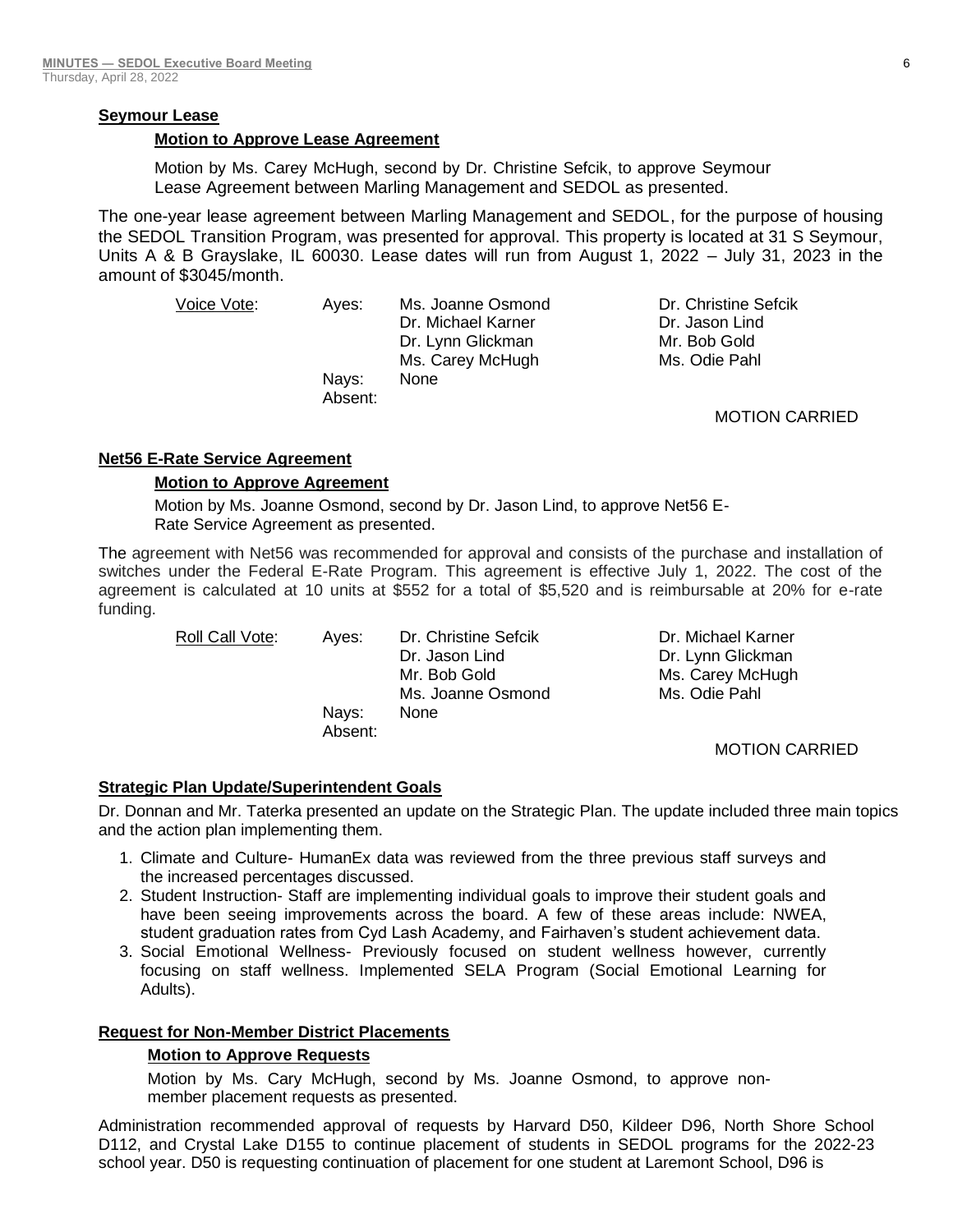requesting continuation of placement for one student at John Powers Center, D112 is requesting continuation of placement for one student at Gages Lake School SAB, and D155 is requesting continuation of placement for one student at Grayslake North HS. The districts will be billed based on the non-member district tuition schedule and will continue to be responsible for transportation costs and for the costs associated with any additional support needed as a result of the placement. The Board approved to continue placements.

| Roll Call Vote: | Aves:   | Dr. Michael Karner   | Dr. Jason Lind        |
|-----------------|---------|----------------------|-----------------------|
|                 |         | Dr. Lynn Glickman    | Mr. Bob Gold          |
|                 |         | Ms. Carey McHugh     | Ms. Joanne Osmond     |
|                 |         | Dr. Christine Sefcik | Ms. Odie Pahl         |
|                 | Nays:   | <b>None</b>          |                       |
|                 | Absent: |                      |                       |
|                 |         |                      | <b>MOTION CARRIED</b> |

### **FOIA Request**

On March 27, 2022– Dr. Wojcik received a request from Robert Monahan, Esq., for electronic copies of the following:

- 1. A copy of the General Ledger for SEDOL;
- 2. The Special Education Tuition Cost Sheet (ISBE form 50-66A) for each program that is run by the special education cooperative;
- 3. Number of students enrolled and average daily enrollment data for each program that is run by the special education cooperative organized by public school districts;
- 4. Separate schedule of tuition costs and;
- 5. For each program, list all administrative, educational, related service, and support staff and employees organized by: position, number of employees/contractors in the position identified in Item 5(a), and total salary cost (include benefits).

On April 5, 2022 Dr. Wojcik requested an extension. On April 12, 2022, Dr. Wojcik provided Mr. Monahan via email the above documents as requested.

### **Planning for Governing Board Meeting**

The Board reviewed and approved the draft of the agenda for the June 1 Governing Board meeting.

### **CLOSED SESSION**

### **Motion to Enter into Closed Session**

At 10:12 a.m. Ms. Carey McHugh moved, second by Mr. Bob Gold, for the Board to enter into closed session to discuss:

- 1. The appointment, employment, compensation, discipline, performance or dismissal of specific employees of the public body or legal counsel for the public body, including hearing testimony on a complaint lodged against an employee of the public body or against legal counsel for the public body to determine its validity.
- 2. Litigation, when an action against, affecting or on behalf of the particular public body has been filed and is pending before a court or administrative tribunal.
- 3. Collective bargaining matters, collective negotiating matters between the public body and its employees or their representatives, or deliberations concerning salary schedules for one or more classes of employees.
- 4. The purchase or lease of real property for the use of the public body, including meetings held for the purpose of discussing whether a particular parcel should be acquired.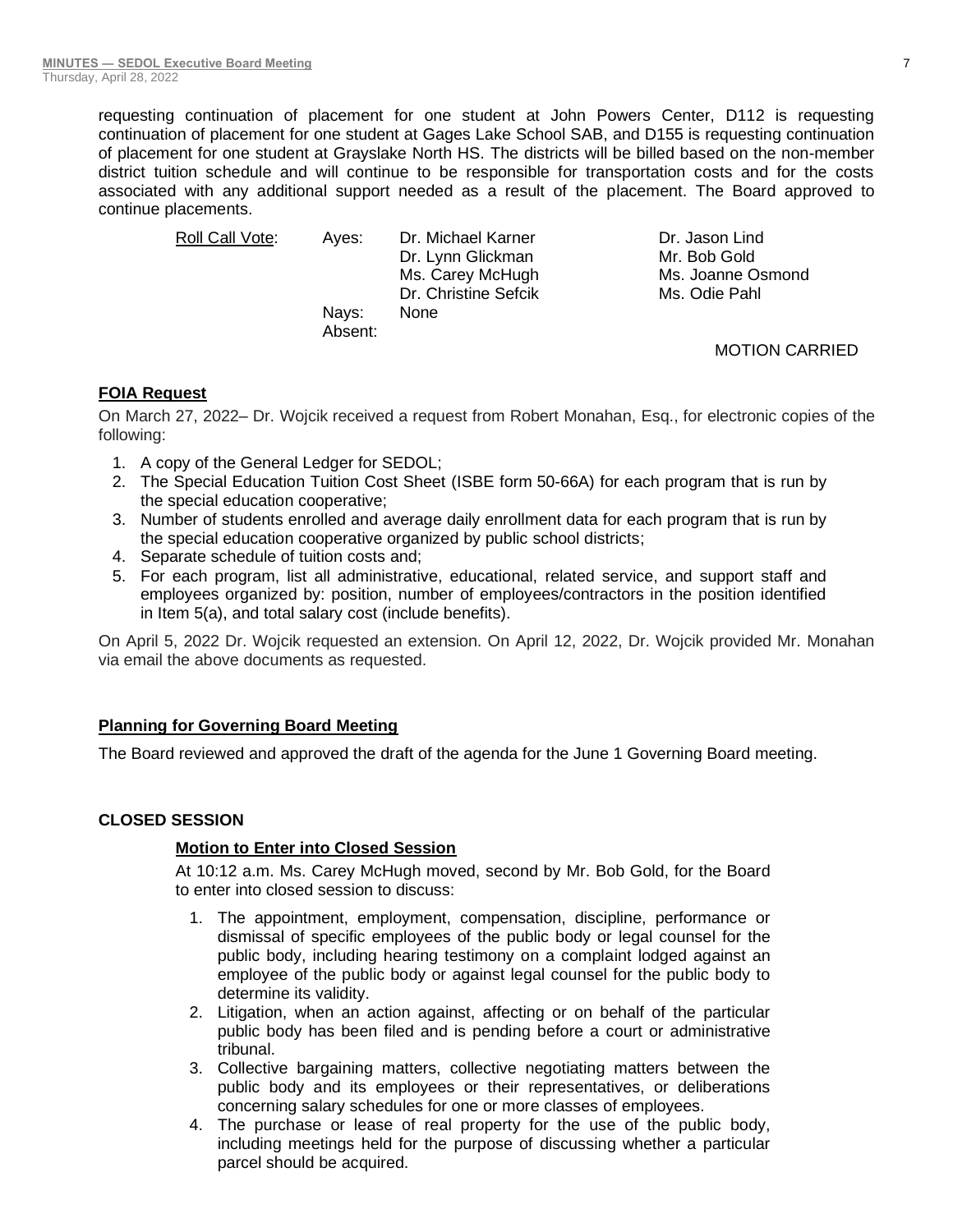| Roll Call Vote: | Aves:   | Dr. Christine Sefcik | Dr. Michael Karner |
|-----------------|---------|----------------------|--------------------|
|                 |         | Dr. Jason Lind       | Dr. Lynn Glickman  |
|                 |         | Mr. Bob Gold         | Ms. Carey McHugh   |
|                 |         | Ms. Joanne Osmond    | Ms. Odie Pahl      |
|                 | Navs:   | None                 |                    |
|                 | Absent: |                      |                    |

#### **Motion to Return to Public Session**

Absent:

At 11:05 a.m. Ms. Carey McHugh moved, second by Ms. Joanne Osmond, for the Board to return to public session.

Voice Vote: Ayes: Dr. Lynn Glickman Mr. Bob Gold Dr. Christine Sefcik Dr. Michael Karner Dr. Jason Lind Ms. Odie Pahl Nays: None

Ms. Carey McHugh Ms. Joanne Osmond

MOTION CARRIED

MOTION CARRIED

While in closed session, the Board discussed employee, litigation, collective bargaining and purchase or lease of property matters.

#### **OTHER BUSINESS**

#### **Tentative Budget for FY23**

#### **Motion to Approve Tentative Budget**

Motion by Dr. Jason Lind, second by Ms. Joanne Osmond to approve the tentative budget for FY23 and recommend approval by the Governing Board at its June 1, 2022 meeting.

Roll Call Vote: Ayes: Mr. Bob Gold Ms. Carey McHugh Ms. Joanne Osmond Ms. Odie Pahl Dr. Christine Sefcik Dr. Michael Karner Dr. Jason Lind Dr. Lynn Glickman Nays: None

MOTION CARRIED

The Board approved recommending the tentative budget to the Governing Board at its June 1 meeting. The tentative budget and overview were reviewed at the Special Executive Board Meeting on April 14, 2022.

#### **PROGRAM/SCHOOL REPORTS**

### **Evidence of Exceptional Service**

- 1. A student from SEDOL's DHH Program at Grayslake School North High School has been accepted and plans to attend the University of Wisconsin, Madison.
- 2. Six students were recognized at IPA.
- 3. Lake County Regional Office hosted a job fair that SEDOL attended.

Absent:

4. The new SEDOL mural has been hung in the A-wing hallway. Students from CLA created the mural from its design to the construction. They took  $2<sup>nd</sup>$  place at the CAAEL art show.